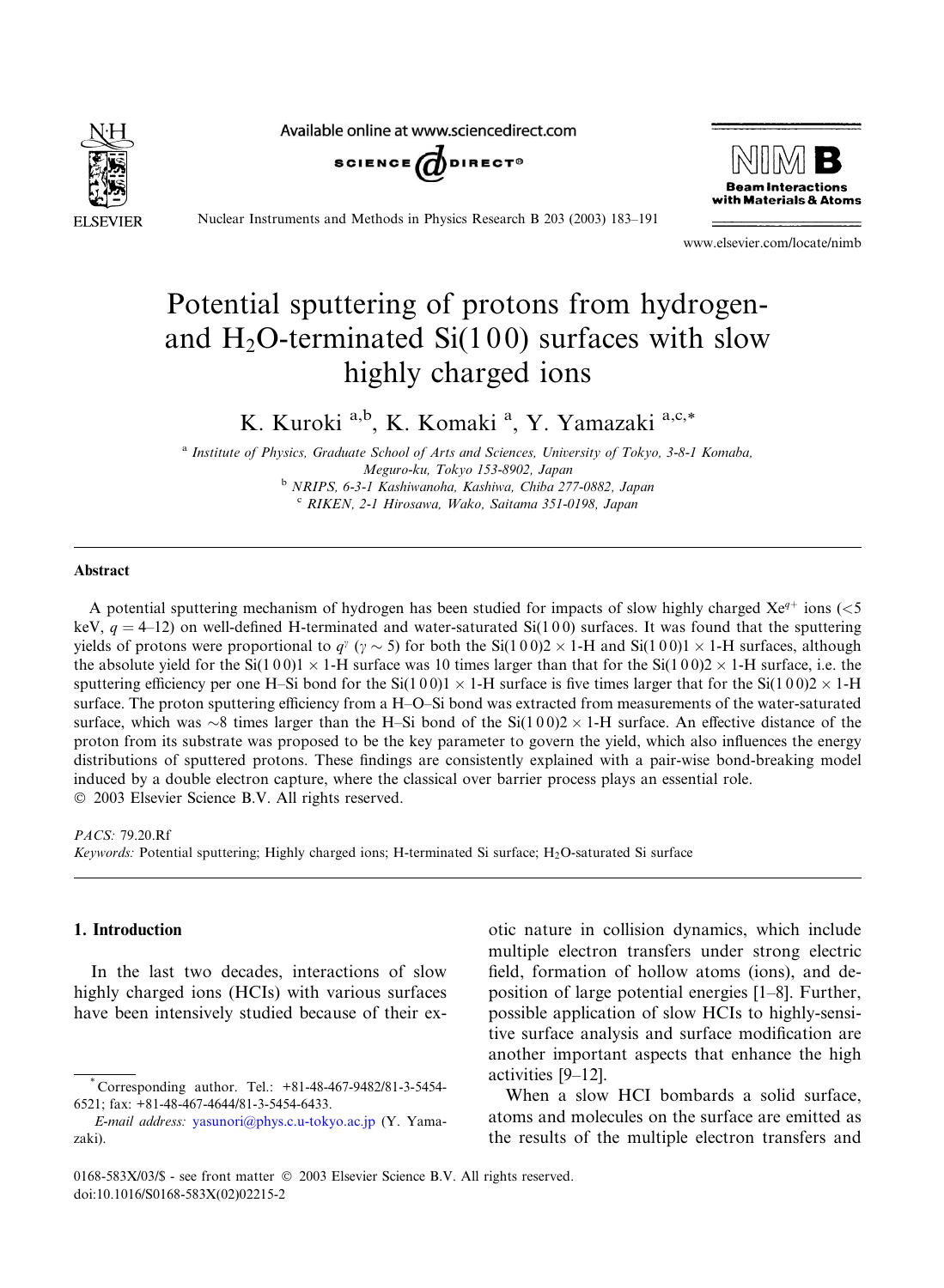the localized potential energy deposition, which is called a potential sputtering. In this case, the kinetic energy of the incident HCI does not play any important roles, and can be made small enough so that the radiation damage to the target substrate is negligible. This is compared with a kinetic sputtering, which is induced through a kinetic energy transfer from energetic ions. Although the kinetic sputtering has been adopted as one of the most popular techniques of surface elemental analysis, radiation damage to the substrate is unavoidable, and could also change material properties seriously. In this respect, the potential sputtering with slow HCIs has two extreme advantages, i.e. high sensitivity and low damage, which are usually incompatible. In the present report, we will primarily concentrate on the potential sputtering of protons from hydrogen- and water-terminated Si(1 0 0) surfaces.

Our previous observation of the proton sputtering from untreated surfaces revealed that (1) the sputtering yields were proportional to  $q^{\gamma}$  ( $\gamma \sim 5$ ) for  $q < 10$ , where q is the charge of the incident HCI, (2) the energy distribution of the sputtered protons was highly non-thermal with a peak at several eV independent of the kinetic energy of the HCI, (3) the sputtering yields level off for kinetic energies lower than several hundreds eV in the case of Ar ions, i.e. the proton sputtering is not induced with the kinetic energy transfer from the HCI but is induced purely with the potential energy [9,13,14]. Similar findings were also reported for HCIs of higher kinetic energies bombarding untreated surfaces, where the observed  $q$ -dependences were milder than the above (e.g.  $\gamma \sim 4$  for 4.8 keV Ar<sup>q+</sup> [9] and  $\gamma \sim 3$  for 18 keV Ar<sup>q+</sup> [15]). Such a strong  $q$ -dependence in proton sputtering was successfully explained with a pair-wise potential sputtering mechanism based on the classical over barrier model [16].

Recently, a similar research but with hydrogenterminated  $Si(100)$  surfaces was made [12], which revealed that the charge state dependences were just the same as those of untreated surfaces although the absolute yields depended very much on the surface conditions. In the present report, proton sputtering phenomena from well-defined  $H_2O$ saturated  $Si(100)$  surface are discussed together with the results for the hydrogen terminated Si(100) surfaces.

# 2. Pair-wise potential sputtering model

A generally accepted scenario of the interaction of a slow HCI with a conductive surface consists of three steps, i.e. (1) image acceleration of the HCI toward the surface, (2) resonant neutralization of the HCI above the surface via the classical over barrier process and (3) release of the potential energy at or slightly below the surface [6]. Viewing the above scenario from the target side, these processes are read as (1) accumulation of valence electrons near the surface (polarization), (2) multiple electron removal from a localized area of the surface in a short time, which causes a temporary charge up and (3) high-density energy deposition. The collision system discussed in the present paper could also be handled with the same manner except for the fact that an insulating layer of hydrogen or dissociated water molecule covers the conductive substrate. It is evident that the step (2) and/or the step (3) play an important role in the secondary ion emission with slow HCIs. One of the promising mechanisms to explain the observation is schematically shown in Fig. 1 taking Si– H bonds as an example [17]: When an HCI approaches one of chemical bonds on the surface, electrons in the bond are sequentially transferred to the HCI, resulting in mutual Coulomb repulsion among charged species, and eventually, an ionized atom is released from the bond, which is called a pair-wise potential sputtering.<sup>1</sup> Whenever an electron is transferred from the bond to the HCI, it forms a temporal molecular orbital and is shared by the bond and the HCI. The probability of the electron in the HCI orbit for a specific Si–H bond may be determined by the ratio of the phase space volume, which is  $n^2:1$ , where *n* is the principal

<sup>&</sup>lt;sup>1</sup> Although the mechanism was named "potential sputtering'', the sputtering considered here is induced not with the potential energy deposition but with a mutual Coulomb repulsion induced with multiple resonant charge transfer, where the energy release does not play important roles.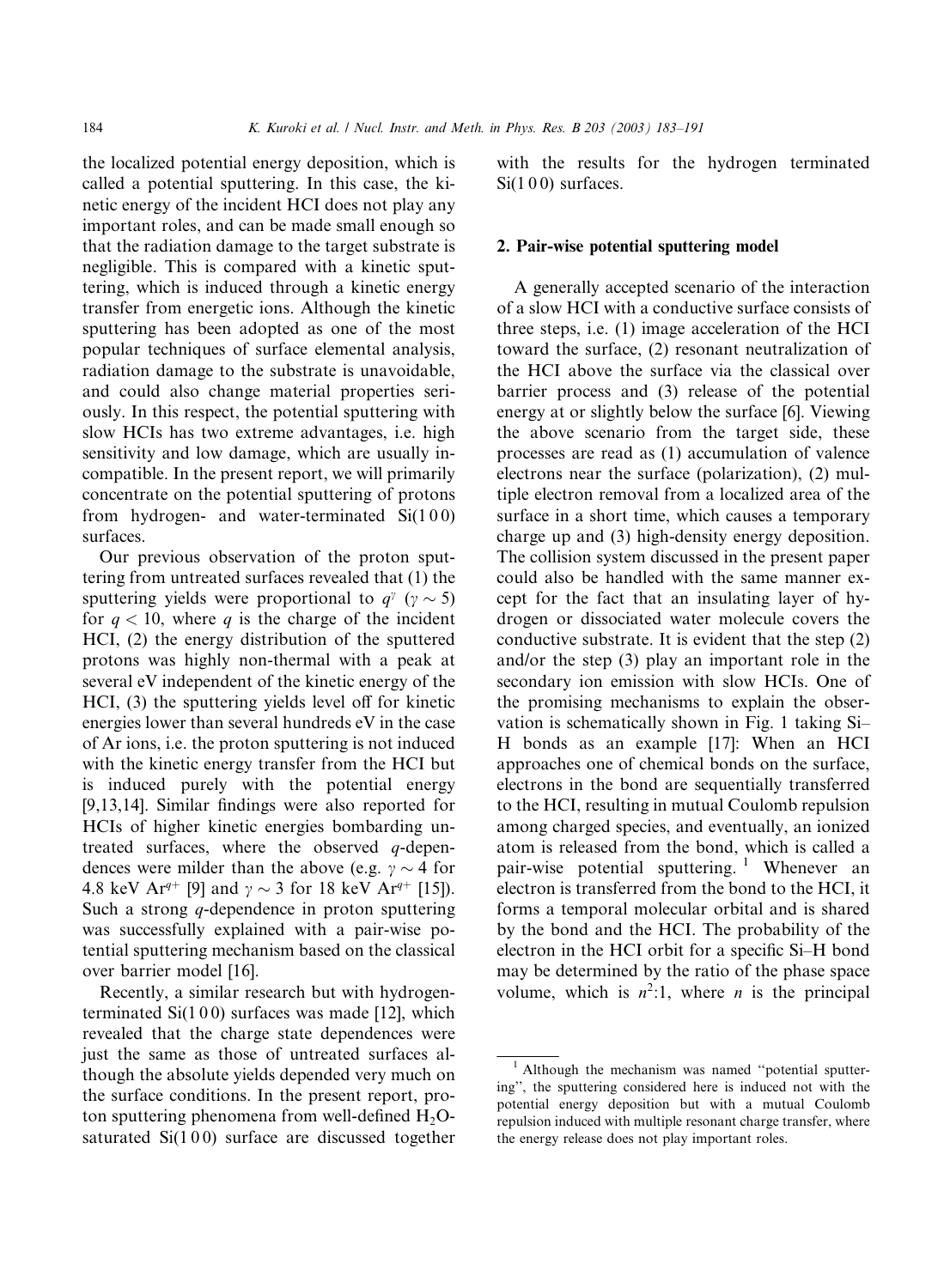

Fig. 1. A Schematic diagram showing the potential sputtering of hydrogen with an HCI from the Si–H bond of the Si(100)2  $\times$  1-H surface (see Fig. 6(a)). The contour lines show the electron distributions of  $H-Si=Si-H$  bonds [17].



Fig. 2. The proton sputtering yield from untreated surfaces as a function of incident charge q. Experimental data:  $\bullet$  at 500 eV Ar<sup>q+</sup>; O at 4.8 keV Ar<sup>q+</sup> [16].

quantum number of the electronic state of the transferred electron. Considering that  $n \sim q$  [6], the probability for the hydrogen to remain charged escaping from the reneutralization is proportional to  $q^2$ . Crudely speaking, two-electron transfer from the same bond is a minimum requirement to induce effective ion emission, and the secondary

ion yields induced with slow HCIs are expected to be proportional to  $q<sup>4</sup>$  or even stronger. Such a process should become effective when the bond is non-conductive because the Coulomb repulsion lasts for a finite time till electrons in the substrate reneutralize the bond. The predicted sputtering yields are shown in Fig. 2, which successfully reproduced the strong charge state dependence [16].

#### 3. Experimental

Fig. 3 shows a schematic diagram of the experimental setup used to study the potential sputtering from well-defined surfaces. A slow HCI beam extracted from the electron beam ion source (EBIS) [18] was charge-state selected with the Wien filter, chopped by the deflector to make a short pulse train of 40 ns–2  $\mu$ s wide with a repetition rate of 50 kHz, and then was introduced in the collision chamber through the 1.5 mm aperture [19].

At the center of the collision chamber, a target holder was mounted on a linear and rotation feedthrough. A ceramic heater was on the holder, which was used to prepare the reconstructed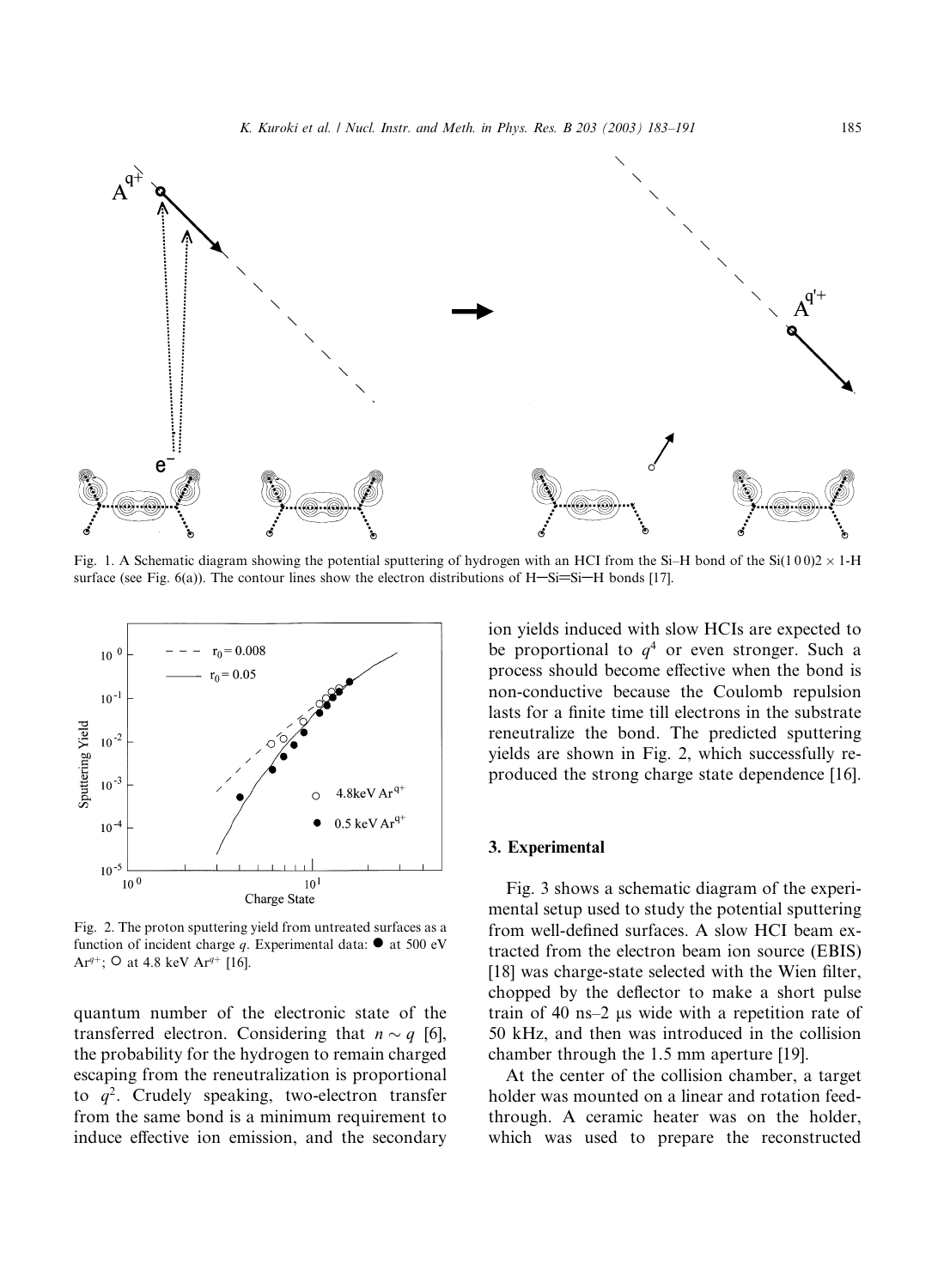

Fig. 3. A schematic diagram of the experimental setup [19].

 $Si(100)2 \times 1$  clean surface. The  $Si(100)2 \times 1$ -H surface was obtained by exposing the clean  $Si(100)2 \times 1$  surface to atomic hydrogen keeping the substrate temperature at 600 K until the coverage saturated. The Si(100)3  $\times$  1-H and Si(100)1  $\times$ 1-H surfaces were prepared by exposing the  $Si(100)2 \times 1$ -H surface further to atomic hydrogen at 400 K and at room temperature, respectively. The procedure to prepare the  $Si(100)3 \times$ 1-H and  $Si(100)1 \times 1$ -H surfaces via the  $Si(100)2 \times 1-H$  surface was found to be very useful to make consistent experiments because the clean  $Si(100)2 \times 1$  surface is quite active and unstable against a tiny amount of water molecules. Further details of the sample treatment can be found elsewhere [12,19].

A gold plated W-mesh at the ground potential was prepared at  $d_1 = 11$  mm above the target surface, which was biased to extract positively charge secondary ions. The uniform electric field formed between the target and the W-mesh was used to accelerate secondary ions toward the twodimensional position sensitive detector (2DPSD) located at  $d_2 = 140$  mm from the target [19,20]. When a singly charged ion is detected at  $x$  mm from the center of the 2DPSD, which is defined by the position hit by a particle with zero transverse energy, the transverse energy  $\varepsilon_t$  of the ion is given by

$$
\varepsilon_{t}(eV) = x^{2}/(d_{1} + d_{2})^{2}V, \qquad (1)
$$

where  $V$  is the bias of the target. The base pressure of the collision chamber was  $3 \times 10^{-10}$  Torr.

# 4. H-terminated surfaces

Fig. 4(a) shows an example of the TOF spectrum of secondary ions when  $3 \text{ keV} Xe^{8+}$  ions were injected upon the  $Si(100)2 \times 1-H$  surface at  $\theta = 24^{\circ}$ . The major components were proton, Si<sup>+</sup>,  $Si_2^+$  and  $Si_2OH_n^+$  (*n* = 0–2) ions. Weak bumps of  $Si_n^+$  ( $n = 3, 4$ ) ions were also observed. On the other hand,  $SiO(H)$ <sup>+</sup> ions were barely seen (cf. Fig. 7(a)). The  $Si<sup>+</sup>$  peak skewed to the shorter TOF side, which corresponds to the longitudinal kinetic energy  $\varepsilon_1(Si^+; 2 \times 1)$  of several eV.

Fig. 4(b) shows the 2D distribution of sputtered protons for the target bias of 325 V, which is relatively narrow and is more or less isotropic. Using Eq. (1), an average transverse energy of the proton emitted from the Si(100)2  $\times$  1-H surface  $\varepsilon_t(p; 2 \times$ 1) was estimated to be  $\sim 0.25$  eV. On the other hand,  $\varepsilon_t(p; 1 \times 1)$  was  $\sim$ 1 eV, i.e.  $\varepsilon_t$  depends very strongly on the surface condition [12,19].

Fig. 4(c) shows that the  $Si<sup>+</sup>$  ions were emitted non-uniformly with a preference toward the downstream side of the HCI.  $\varepsilon_t(Si^+; 2 \times 1)$  is seen to be comparable to  $\varepsilon_1(Si^+; 2 \times 1)$ . The 2D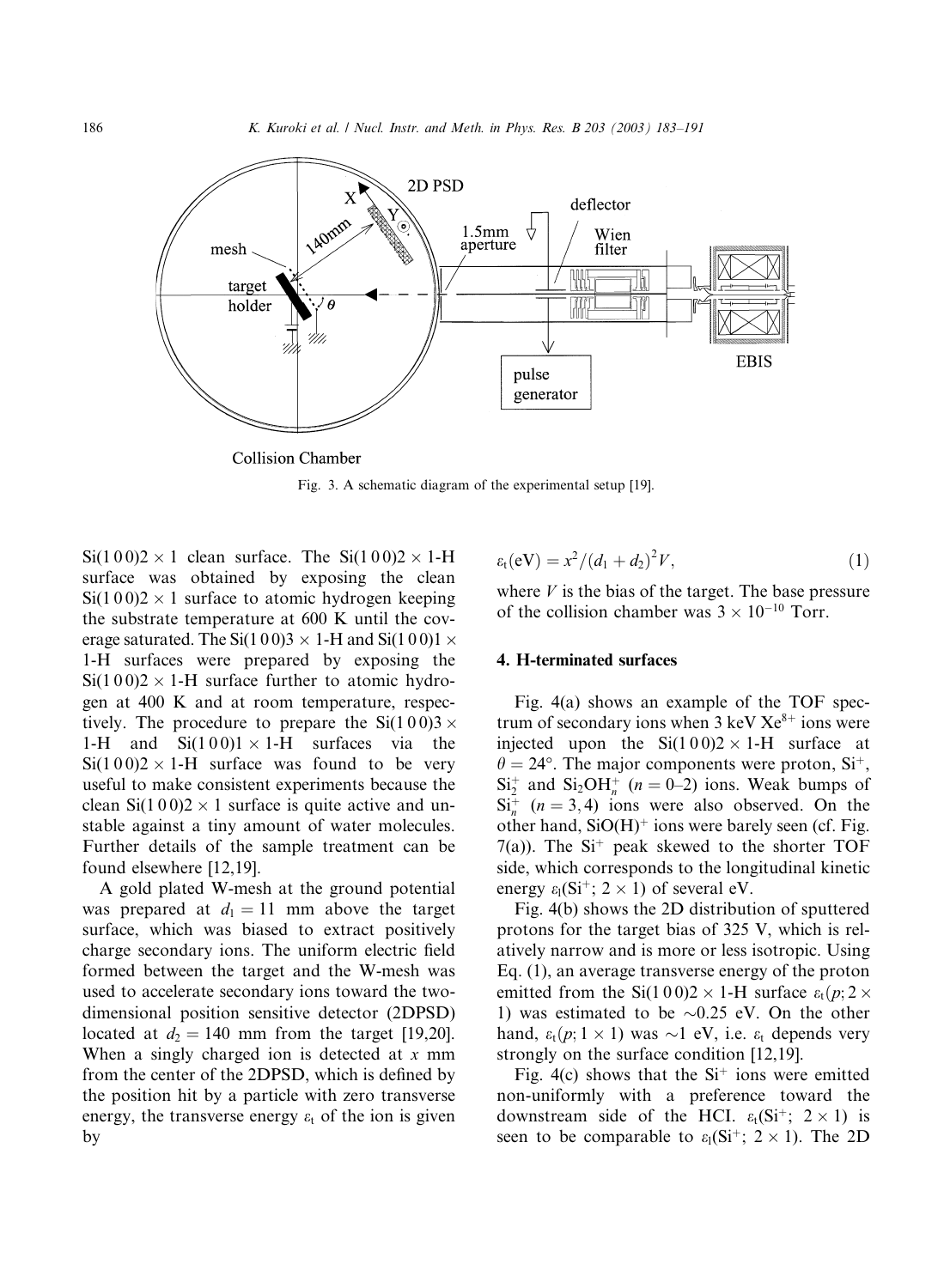

Fig. 4. (a) An example of the TOF spectrum for 3 keV Xe<sup>8+</sup> impacts on the Si(100)2  $\times$  1-H surface with the target bias of 325 V. The 2D distributions of (b) proton, (c)  $Si^+$  and (d)  $Si<sub>2</sub>O(H)<sup>+</sup>$  ions.

distribution of the  $Si<sub>2</sub>O(H)<sup>+</sup>$  ions (Fig. 4(d)) was elliptic with its long axis perpendicular to the HCI direction. It is also noted that the center of the proton distribution appeared about 5 mm upstream from those of the other two species, indicating that the trajectories of the outgoing protons might be influenced by the electric field of the HCI when it was above the surface (see Fig. 1) [20].

Fig. 5 shows the sputtering yields of protons and  $Si<sup>+</sup>$  ions from the Si(100)2  $\times$  1-H and Si(100)1  $\times$ 1-H surfaces bombarded with  $Xe^{q+}$  ions as a function of q. The dashed lines show the  $q^5$  dependences, which more or less reproduce the observations for both Si(100)2  $\times$  1-H and Si(100)1  $\times$ 1-H surfaces. As discussed in Section 2, this strong q dependence looks universal independent of the details of the surface condition [9,13,14]. It was also found that the sputtering yields of proton did not depend on the incident angle of the HCI [12] although the  $Si<sup>+</sup>$  sputtering yield showed a strong



Fig. 5. Sputtering yield of proton and Si<sup>+</sup> from Si(100)2  $\times$  1-H and  $Si(100)1 \times 1-H$  surfaces as a function of q. The dashed lines show  $q^5$  dependence. The energy values are for the primary  $Xe^{q+}$  ions [12].

dependence on the incident angle, which is a specific feature to the kinetic sputtering [21].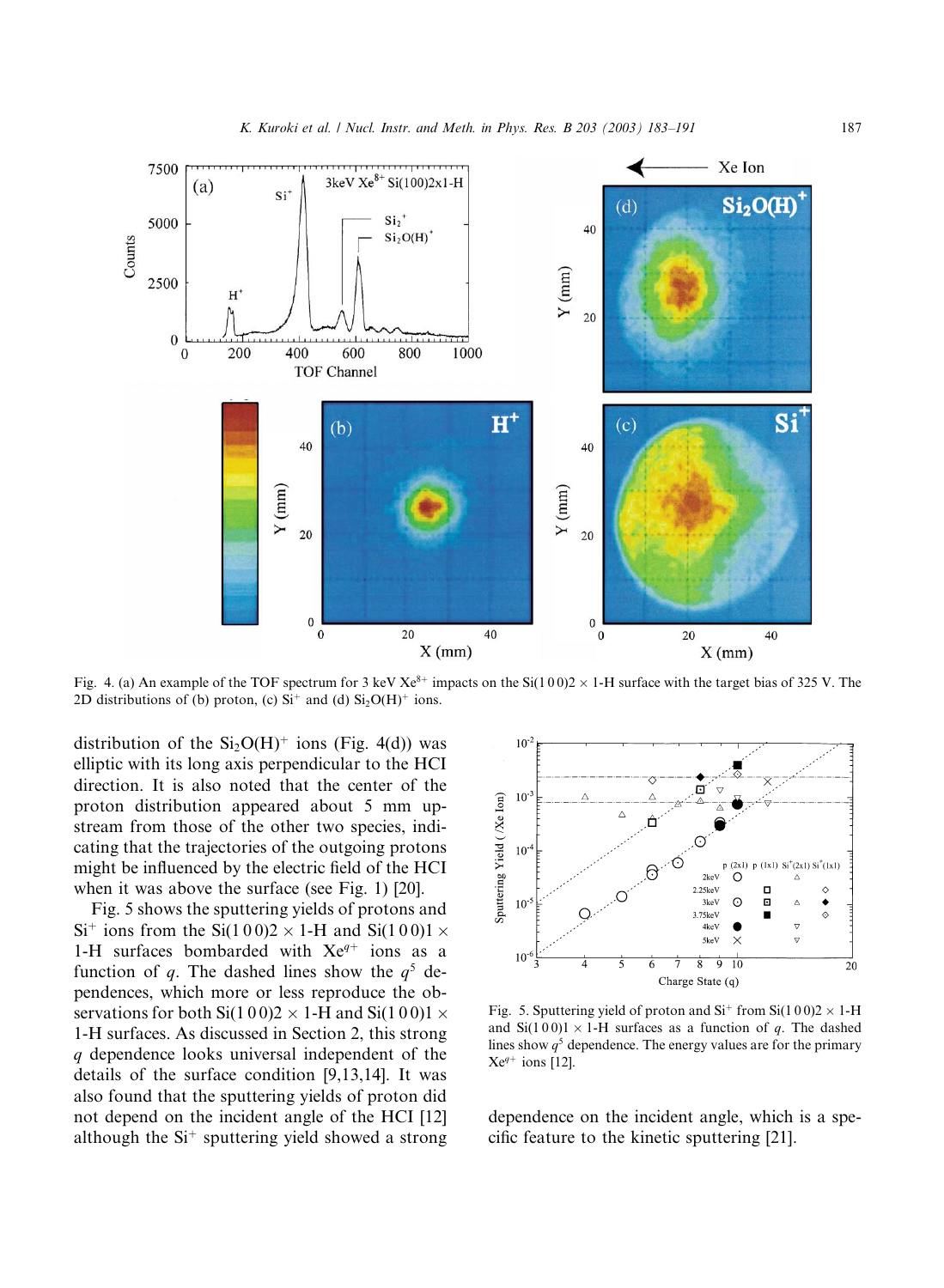

Fig. 6. Surface structures of (a)  $Si(100)2 \times 1-H$ , (b)  $Si(100)3 \times 1-H$ , (c-1)  $Si(100)1 \times 1-H$  (symmetry), (c-2)  $Si(100)1 \times 1-H$  (canted) and (d)  $Si(100)2 \times 1-H_2O$ .

The absolute proton sputtering yields from the  $Si(100)2 \times 1-H$ ,  $Si(100)3 \times 1-H$  and  $Si(100)11-H$ surfaces bombarded with 3 keV  $Xe^{8+}$  ions were  $\sim$ 1.2  $\times$  10<sup>-4</sup>/ion,  $\sim$ 2.0  $\times$  10<sup>-4</sup>/ion and  $\sim$ 1.3  $\times$  10<sup>-3</sup>/ ion, respectively. TDS measurements showed that the coverages of hydrogen for these surfaces were 1, 1.5 and 2.0 monolayer (ML), respectively, i.e. the proton yield for the  $Si(100)1 \times 1-H$  surface normalized per Si–H bond was  $\sim$ 5 times larger than the other two. This large enhancement can be attributed to the fact that (1) the  $Si(100)1 \times 1-H$ surface is atomically rough while the Si(1 0 0)2  $\times$  1-H and  $Si(100)3 \times 1-H$  surfaces are atomically flat [22], and/or (2) the  $Si(100)1 \times 1$ -H surface may take a so-called canted structure (Fig.  $6(c-2)$ ) instead of a symmetric structure (Fig.  $6(c-1)$ ). For both cases, an effective distance of the hydrogen from the substrate is larger than, e.g. that of the  $Si(100)2 \times 1-H$  case (Fig. 6(a)). It is easy to imagine that an ion in the bond on an atomically rough surface is less likely to be reneutralized as compared with that on an atomically flat surface. Further, reneutralization of  $Si<sup>+</sup>$  ion may also be slower for a rough surface, leading to a prediction that the emission energy of proton has a positive correlation with the sputtering yield, which has actually been confirmed among the three different Si(100) surfaces and untreated surfaces [12]. It is noted that the 2D distributions consist only of a single peakat the center, which is not in accord with a naive expectation that the angular distribution of sputtered protons reflects (1) the direction of the Si–H bond before sputtering and (2) the repulsion from the HCI.

Fig. 5 shows that the  $Si<sup>+</sup>$  sputtering yields stayed constant over the charge states studied although the absolute values were different between the two surfaces,  $2.3 \times 10^{-3}$  and  $8 \times 10^{-4}$  for the Si(1 0 0)1  $\times$ 1-H and the  $Si(100)2 \times 1$ -H surfaces, respectively. For both protons and  $Si<sup>+</sup>$  ions, the sputtering yields for the  $Si(100)1 \times 1$ -H surface were larger than those for the  $Si(100)2 \times 1-H$  surface. Considering that the total sputtering yield of Si for 3 keV  $Xe^+$  is about 1.5 atoms/ion [23], the charged fraction is  $\sim 0.1\%$ .

# 5. Sputtering from the water-saturated  $Si(100)2 \times 1$ surface

As has been discussed in Section 4, both the proton sputtering yields and the emission energy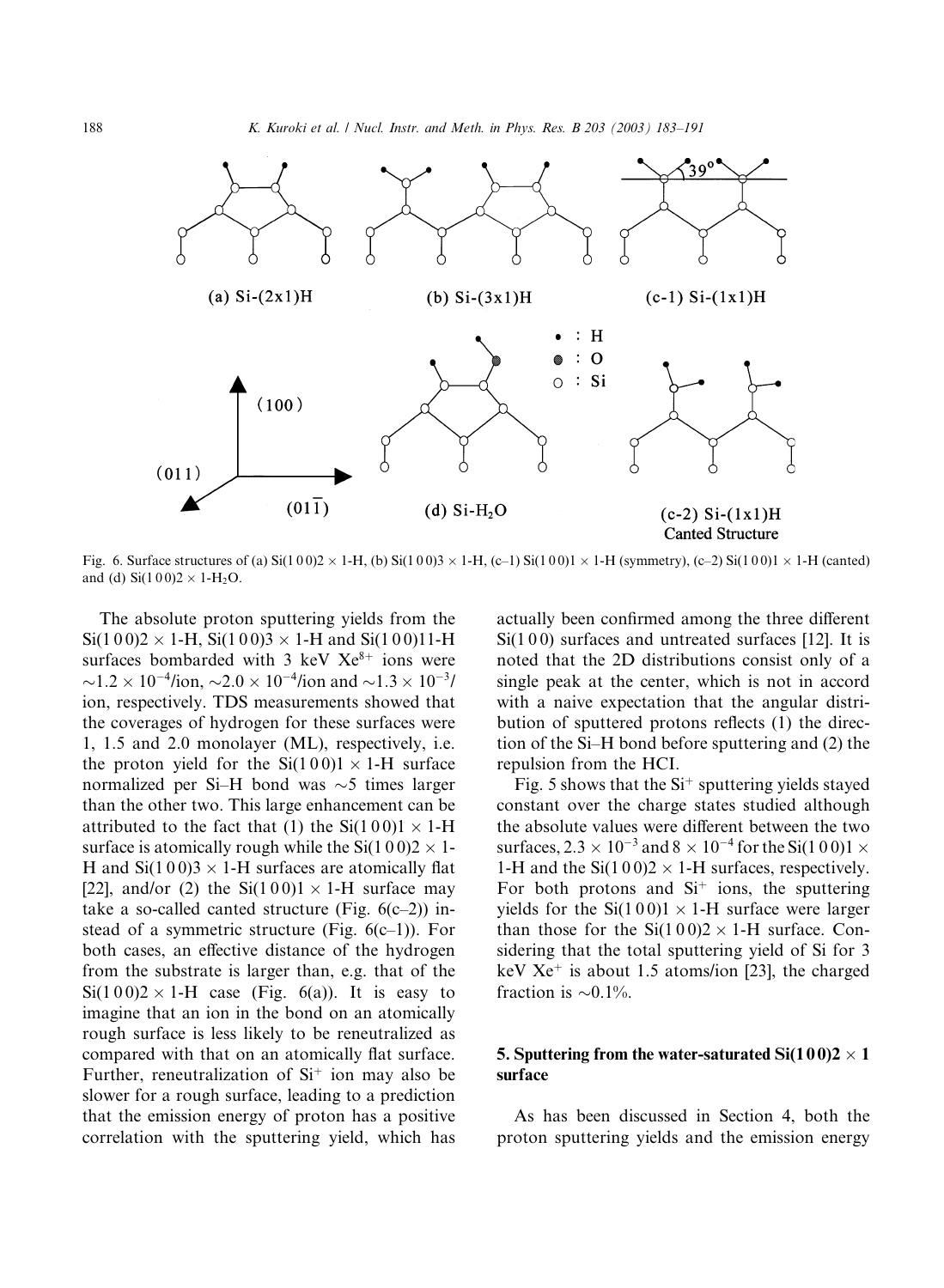

Fig. 7. (a) An example of the TOF spectrum for 3 keV Xe<sup>8+</sup> impacts on the water-saturated Si(100)2  $\times$  1 surface with the target bias of 325 V. The red and blue curves are for the target at the room temperature and at 400 K, respectively. The 2D distributions of protons at (b) the room temperature, (c) 400 K for 1 h and (d) 400 K after 24 h.

increase drastically as an effective distance of the emitter from the substrate gets larger. In order to see whether this idea is extendable, the water-saturated  $Si(100)2 \times 1$  surface (referred to as the  $Si(100)2 \times 1H<sub>2</sub>O$  surface, hereafter) was adopted. It is known that a water molecule is dissociatively adsorbed on the  $Si(100)$  surface at the room temperature forming Si–H and Si–OH bonds keeping the surface atomically flat [24]. A schematic structure of the Si(100)2  $\times$  1-H<sub>2</sub>O surface is shown in Fig. 6(d). It is seen that the hydrogen on the Si–O–H bond is away from the substrate and the sputtering yield is expected to be large. The amount of adsorbed water molecule was evaluated by observing the amount of desorbed  $H_2$  with the TDS method. It was found that the amount of hydrogen on the  $Si(100)2 \times 1-H_2O$  surface was  $\sim$ 76% of that on the Si(100)1  $\times$  2-H surface, i.e. 0.38 ML of water was adsorbed, which is consistent with published data [25].

The red curve in Fig. 7(a) shows the TOF spectrum of secondary ions when the  $Si(100)2 \times 1$ -H<sub>2</sub>O surface was bombarded with 3 keV  $Xe^{8+}$ ions. In contrast to H-terminated surfaces (see Fig.  $4(a)$ ), the SiO(H)<sup>+</sup> ion yield grew considerably, and at the same time, other peaks consisting purely of Si atoms were much suppressed. The proton yield for 3 keV  $Xe^{8+}$  ions was  $4.2 \times 10^{-4}$ . Considering that the saturated coverage is 76%, and comparing the yield with that of the  $Si(100)2 \times 1-H$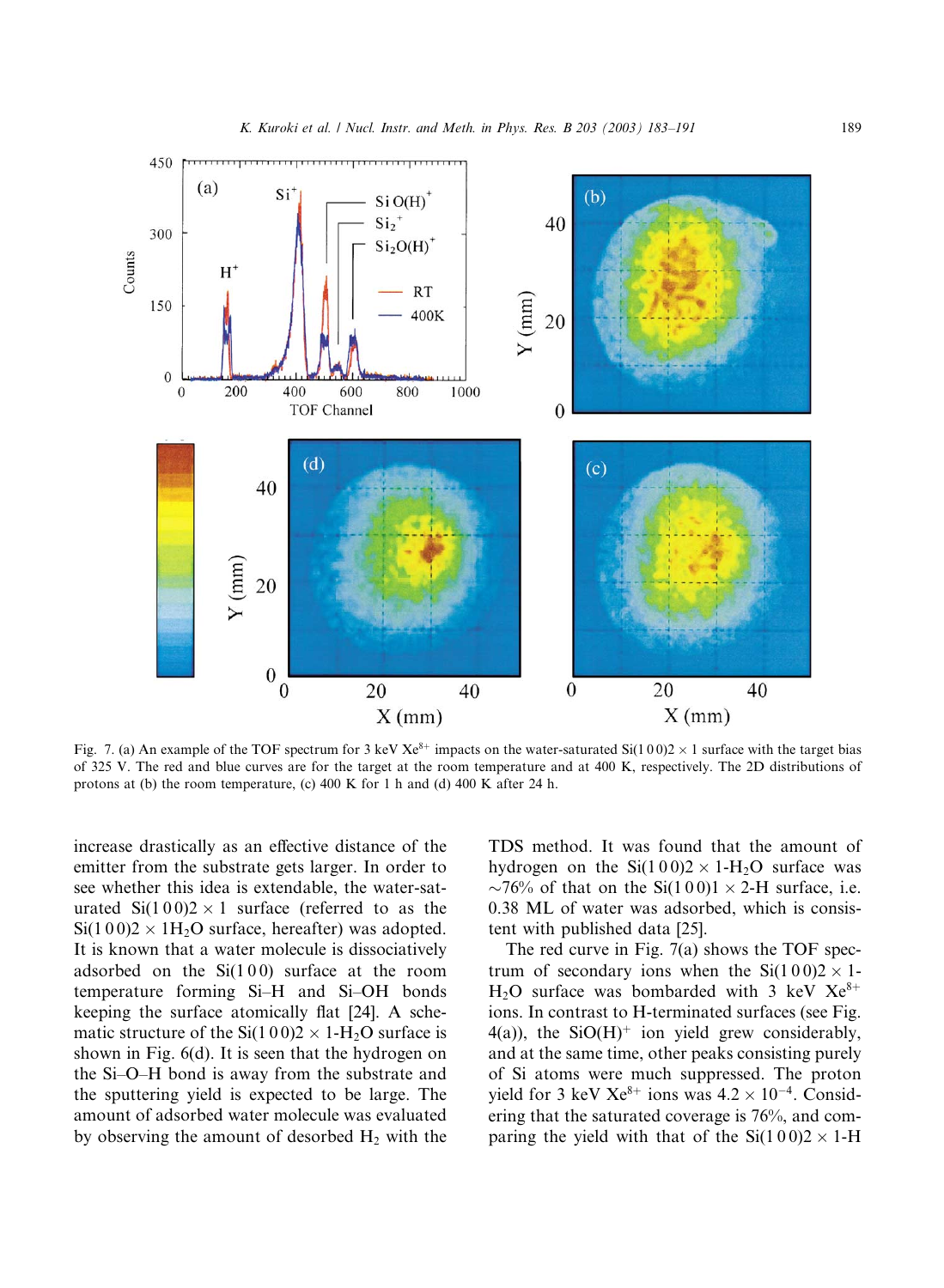surface, one can estimate a relative proton yield from the Si–OH bond to that from the Si–H bond, which is  $(4.2 \times 10^{-4}/0.38 - 1.2 \times 10^{-4})/1.2 \times$  $10^{-4} \sim 8.2$ , which is just what is speculated in the above paragraph.

It is known that the OH bond on the  $Si(100)2 \times 1-H<sub>2</sub>O$  surface disappears when the surface is heated at around 620 K [26]. In order to see the sensitivity of our method, the TOF spectrum and the 2D distribution were measured keeping the sample at 400 K for 24 h. The blue curve in Fig. 7(a) shows the TOF spectrum. The intensities of the proton and  $SiO(H)$ <sup>+</sup> peaks became  $\sim 60\%$  and  $\sim 45\%$  of those of the red curves, respectively. If the  $SiO(H)$ <sup>+</sup> intensity is proportional to the number of remaining OH bonds, the proton yield is expected to become 57% employing the enhancement factor of 8.2, which is consistent with the observed reduction to  $\sim 60\%$ .

The 2D distributions of the sputtered protons from the  $Si(100)2 \times 1-H<sub>2</sub>O$  surface kept at the room temperature, at 400 K for 1 h, and at 400 K after 24 h are shown in Figs. 7(b) and (c) and 6(d), respectively. It is interesting to see that the elliptic distribution observed at the room temperature got more uniform immediately after the target temperature was raised to 400 K, which became a narrow spot after 24 h, which looks similar to the distribution of the  $Si(100)2 \times 1-H$  surface (see Fig. 4(b)). These observations are consistent with previous observations that the OH bonds disappear when the target temperature is raised to 620 K. It is noted that the present technique is very sensitive to the change of the surface structure which takes place even at 400 K.

#### 6. Summary

Proton sputtering phenomena with slow HCIs were studied for four different well-defined Si(1 0 0) surfaces. The proton sputtering yields for the  $Si(100)2 \times 1$ -H and  $Si(100)1 \times 1$ -H surfaces were proportional to  $q^{\gamma}$  ( $\gamma \sim 5$ ) like in the case of untreated surfaces, indicating that this feature is rather universal to the proton sputtering with slow HCIs. The proton sputtering yields for the  $Si(100)2 \times 1-H$ ,  $Si(100)3 \times 1-H$ ,  $Si(100)1 \times 1-H$ , and water-saturated  $Si(100)2 \times 1$  surfaces bombarded with 3 keV  $Xe^{8+}$  ions were  $\sim 1.2 \times 10^{-4}$ / ion,  $\sim$ 2.0  $\times$  10<sup>-4</sup>/ion, and  $\sim$ 1.3  $\times$  10<sup>-3</sup>/ion, and  $4.2 \times 10^{-4}$ /ion, respectively. The kinetic energies of sputtered protons had positive correlation with the sputtering yields. These observations were consistent with the prediction of the pair-wise potential sputtering model taking into account a reneutralization process based on the over barrier model although the quantitative understanding on the angular distributions is left as an interesting future problem.

### References

- [1] J.P. Briand, L. de Billy, P. Charles, S. Essabaa, P. Briand, R. Geller, J.P. Desclaux, S. Bliman, C. Ristori, Phys. Rev. Lett. 65 (1990) 159.
- [2] H. Winter, Europhys. Lett. 18 (1992) 207.
- [3] H. Kurtz et al., Phys. Rev. Lett. 69 (1992) 1140.
- [4] J. Das, R. Morgenstern, Phys. Rev. A 47 (1993) R755.
- [5] M. Grether, A. Spieler, R. Köhrbrück, N. Stolterfort, Phys. Rev. A 52 (1995) 426.
- [6] J. Burgdörfer, P. Lerner, F.W. Meyer, Phys. Rev. A 44 (1991) 5674.
- [7] S. Ninomiya, Y. Yamazaki, F. Koike, H. Masuda, T. Azuma, K. Komaki, K. Kuroki, M. Sekiguchi, Phys. Rev. Lett. 78 (1997) 4557.
- [8] T. Schenkel, A.V. Barnes, T.R. Niedermayr, M. Hattass, M.W. Newman, G.A. Machicoane, J.W. McDonald, A.V. Hamza, D.H. Schneider, Phys. Rev. Lett. 83 (1999) 4273.
- [9] N. Kakutani, T. Azuma, Y. Yamazaki, K. Komaki, K. Kuroki, Jpn. J. Appl. Phys. 34 (1995) L580.
- [10] A.V. Hamza et al., Appl. Phys. Lett. 79 (2001) 2973.
- [11] G. Hayderer et al., Phys. Rev. Lett. 86 (2001) 3530.
- [12] K. Kuroki, N. Okabayashi, H. Torii, K. Komaki, Y. Yamazaki, Appl. Phys. Lett. 81 (2002) 3561.
- [13] N. Kakutani, T. Azuma, Y. Yamazaki, K. Komaki, K. Kuroki, Nucl. Instr. and Meth. B 96 (1995) 541.
- [14] K. Kuroki, T. Takahira, Y. Tsuruta, N. Okabayashi, T. Azuma, K. Komaki, Y. Yamazaki, Phys. Scr. T 80 (1999) 557.
- [15] S. Della-Negra, J. Depauw, H. Joret, V. Le Beyec, E.A. Schweikert, Phys. Rev. Lett. 60 (1988) 948.
- [16] J. Burgdörfer, Y. Yamazaki, Phys. Rev. A 54 (1996) 4140.
- [17] C.J. Wu, E.A. Carter, Chem. Phys. Lett. 185 (1991) 172.
- [18] K. Okuno, Jpn. J. Appl. Phys. 28 (1989) 1124.
- [19] K. Kuroki, N. Okabayashi, H. Torii, K. Komaki, Y. Yamazaki, Nucl. Instr. and Meth. B 193 (2002) 804.
- [20] N. Okabayashi, K. Kuroki, Y. Tsuruta, T. Azuma, K. Komaki, Y. Yamazaki, Phys. Scr. T 80 (1999) 555.